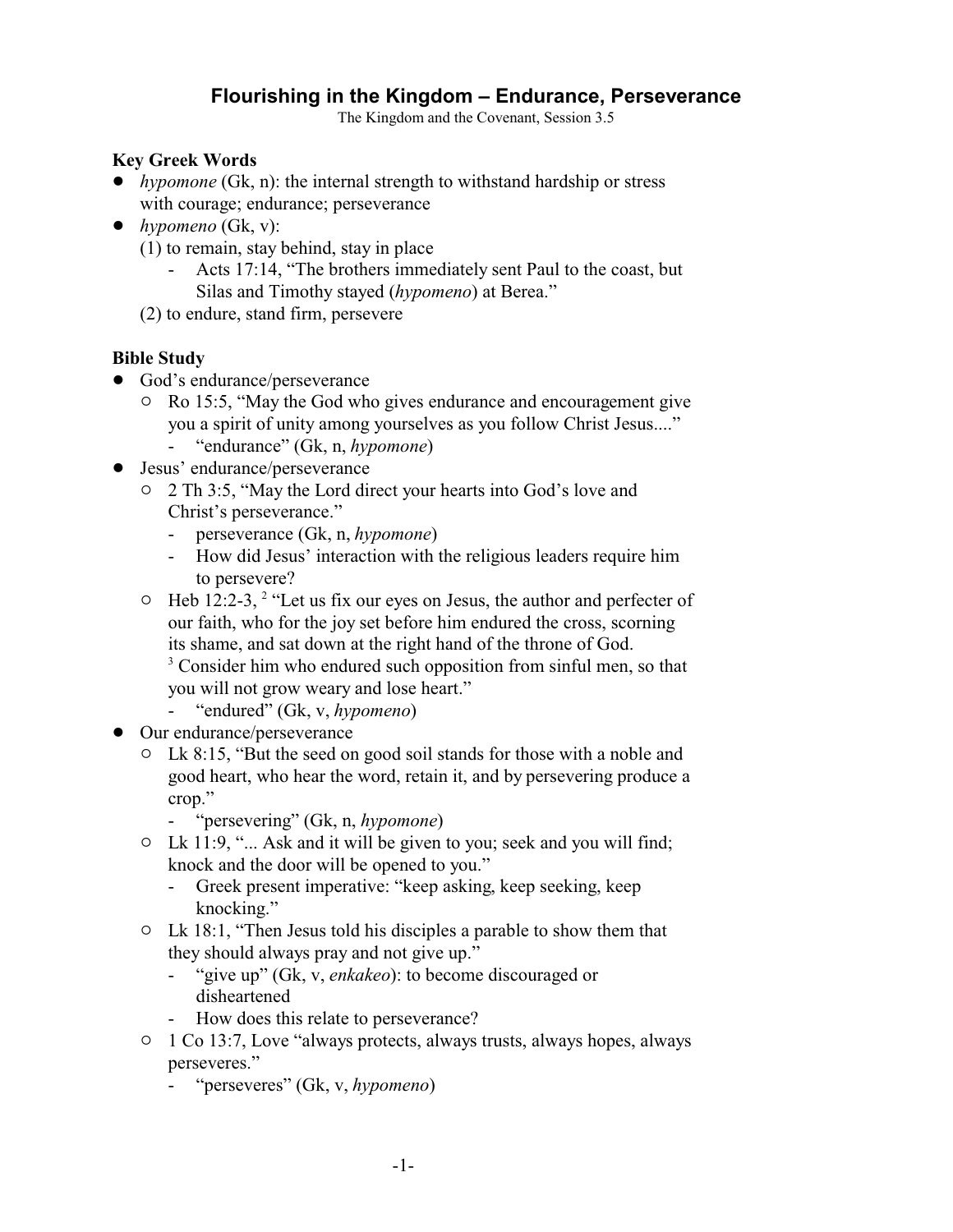- Love focuses on the well-being and benefit of the other person, so why does love persevere?
- How does this apply to our relationship with God?
- $\circ$  Heb 12:7, "Endure hardship as discipline; God is treating you as sons. For what son is not disciplined by his father?"
	- "endure hardship" (Gk, v, *hypomeno*)
	- "discipline" (Gk, n, *paideia*): primarily relates to training children to conform to acceptable attitudes & behavior
	- Does God afflict us with hardship?
- $\circ$  1 Pet 2:20c-21, <sup>20</sup> "But if you suffer for doing good and you endure it, this is commendable before God. <sup>21</sup> To this you were called, because Christ suffered for you, leaving you an example, that you should follow in his steps."
	- "endure" (Gk, v, *hypomeno*)
	- According to verse 21, to what were we called?
	- Do we have to endure opposition, attacks, persecution from people for doing what God considers good?
- Benefits of endurance/perseverance
	- $\circ$  Mt 10:22, "All men will hate you because of me, but he who stands firm to the end will be saved."
		- Mt 24:12-13,  $12$  "Because of the increase of wickedness, the love of most will grow cold, <sup>13</sup> but he who stands firm to the end will be saved."
		- "stands firm" (Gk, v, *hypomeno*)
		- What's the benefit of standing firm to the end?
		- What is "the end" in these verses?
	- $\circ$  2 Tim 2:12, "... if we endure, we will also reign with him."
		- "endure" (Gk, v, *hypomeno*)
		- Benefit for enduring?
	- $\circ$  1 Pet 1:6-7, <sup>6</sup> "In this you greatly rejoice, though now for a little while you may have had to suffer grief in all kinds of trials.<sup>7</sup> These have come so that your faith – of greater worth than gold, which perishes even though refined by fire – may be proved genuine and may result in praise, glory and honor when Jesus Christ is revealed."
		- Benefits for enduring grief and trials?
	- $\circ$  Jas 1:2-4, <sup>2</sup> "Consider it pure joy, my brothers, whenever you face trials of many kinds, <sup>3</sup> because you know that the testing of your faith develops perseverance. <sup>4</sup> Perseverance must finish its work so that you may be mature and complete, not lacking anything."
		- "perseverance" (Gk, n, *hypomone*)
		- Benefit for persevering?
	- $\circ$  Rev 3:10, "Since you have kept my command to endure patiently, I will also keep you from the hour of trial that is going to come upon the whole world to test those who live on the earth."
		- "endure patiently" (Gk, n, *hypomone*)
		- Benefit for enduring?